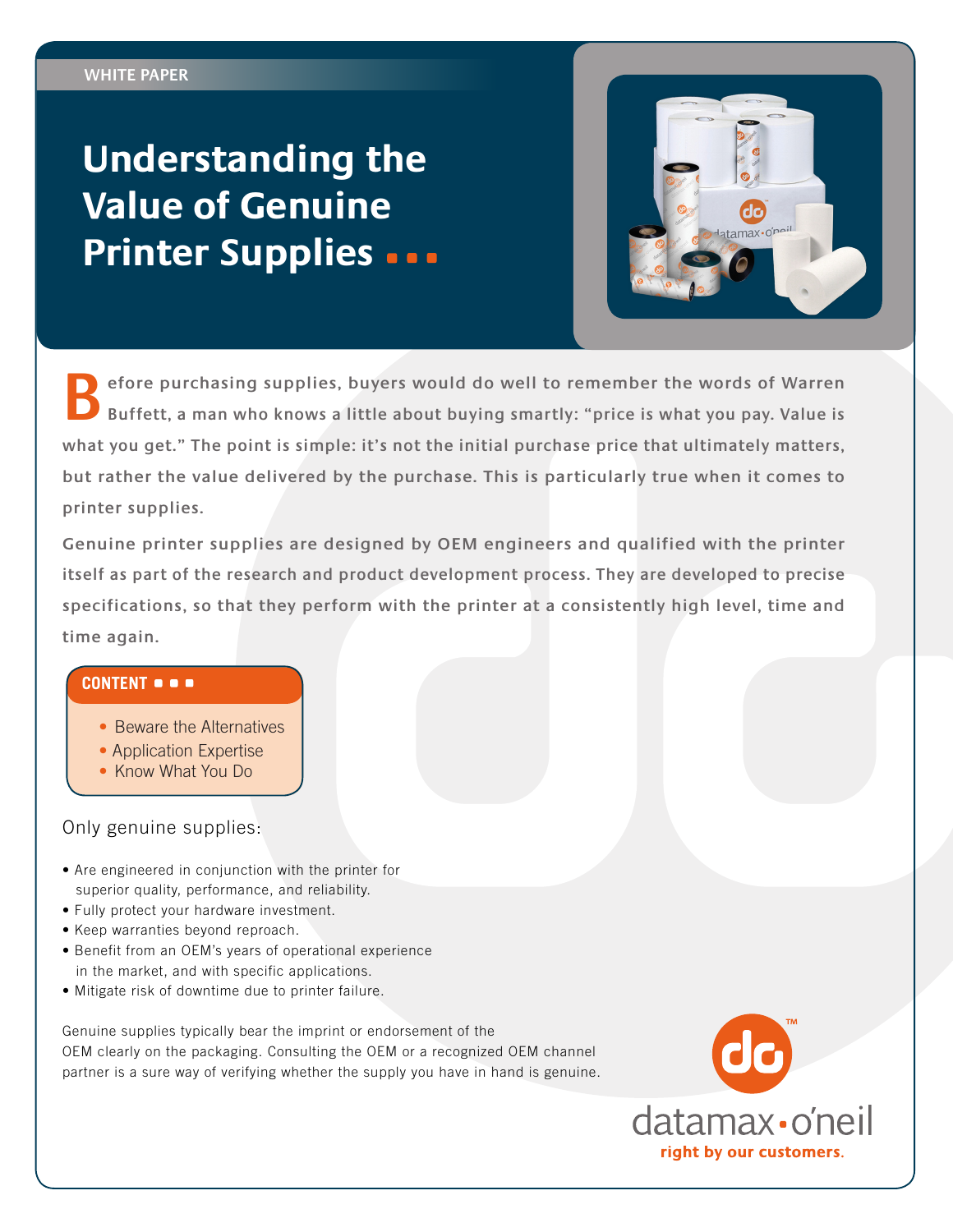### **Beware the Alternatives**

Aftermarket supplies are part of a legitimate industry that competes with genuine OEM suppliers. They are often marketed as "compatible," but are never endorsed by the OEM. "Aftermarket products cause build-up on original equipment," says Ann Iten, senior product manager for printing supplies at Datamax-O'Neil. "For example, aftermarket thermotransfer ribbons will build up ink onto the printheads of thermal printers, and cut short the life of the printhead. So you're saved a few pennies up front on the supply and ended up purchasing hardware parts as a result."

More insidious and rapidly growing "alternatives" are counterfeit supplies: those designed to appear as if they were genuine, but are not. They are trying to trade off the brand equity of the OEM, illegally, and in doing so undermine the brand they are trying to leverage. Counterfeit supplies may result in poor printer performance, low yields, inferior print quality, high failure rates, greater energy consumption, and increased equipment downtime.

# **Application Expertise**

One area where genuine supplies have a towering advantage over aftermarket alternatives is in supplies designed for specific applications, where OEM experience and research capabilities are key components in safe and effective product development. Specific applications show this clearly, including:

datamax.o'neil

- Asset tracking
- Direct store delivery
- Electronic components
- Healthcare
- Postage
- Transportation and logistics

In asset tracking, printer labels cannot be removed without leaving clear evidence of tampering; they can never be transferred from one product to another. Among the characteristics that should be built in: waterproofing, tear-resistance, grease-resistance, and imperviousness to temperature fluctuation.

In direct store delivery, mobile printer users may encounter a wide range of environments. Suppliers should provide a variety of paper grades, from standard and premium through specialized ones for high temperature or all weather environments, so users can choose the appropriate grades for their routes. Genuine suppliers have developed a range of papers based on experience, research, and environmental test and typically do not approach the market with a "one size fits all" strategy that can be seen in some aftermarket providers.

Printer supplies for electronic component application often need to withstand harsh manufacturing processes at the outset, then continue to perform flawlessly over the life of the products. Genuine suppliers have done extensive research to support this market, developing polyimides, polyesters, self-laminating films, and anti-static materials.

Healthcare applications support barcode technology to ensure privacy, reduce errors, and improve patient safety for hospitals, clinics, labs, and pharmacies. Many of these supplies are developed to meet HIPAA requirements under strict regulatory oversight from the FDA.

In postage applications, genuine thermal labels enable users to print shipping labels and postage that meet or exceed the standards established by the international postal, parcel, and mailing industry. Providing a quick and cost-effective way to print postage compatible with